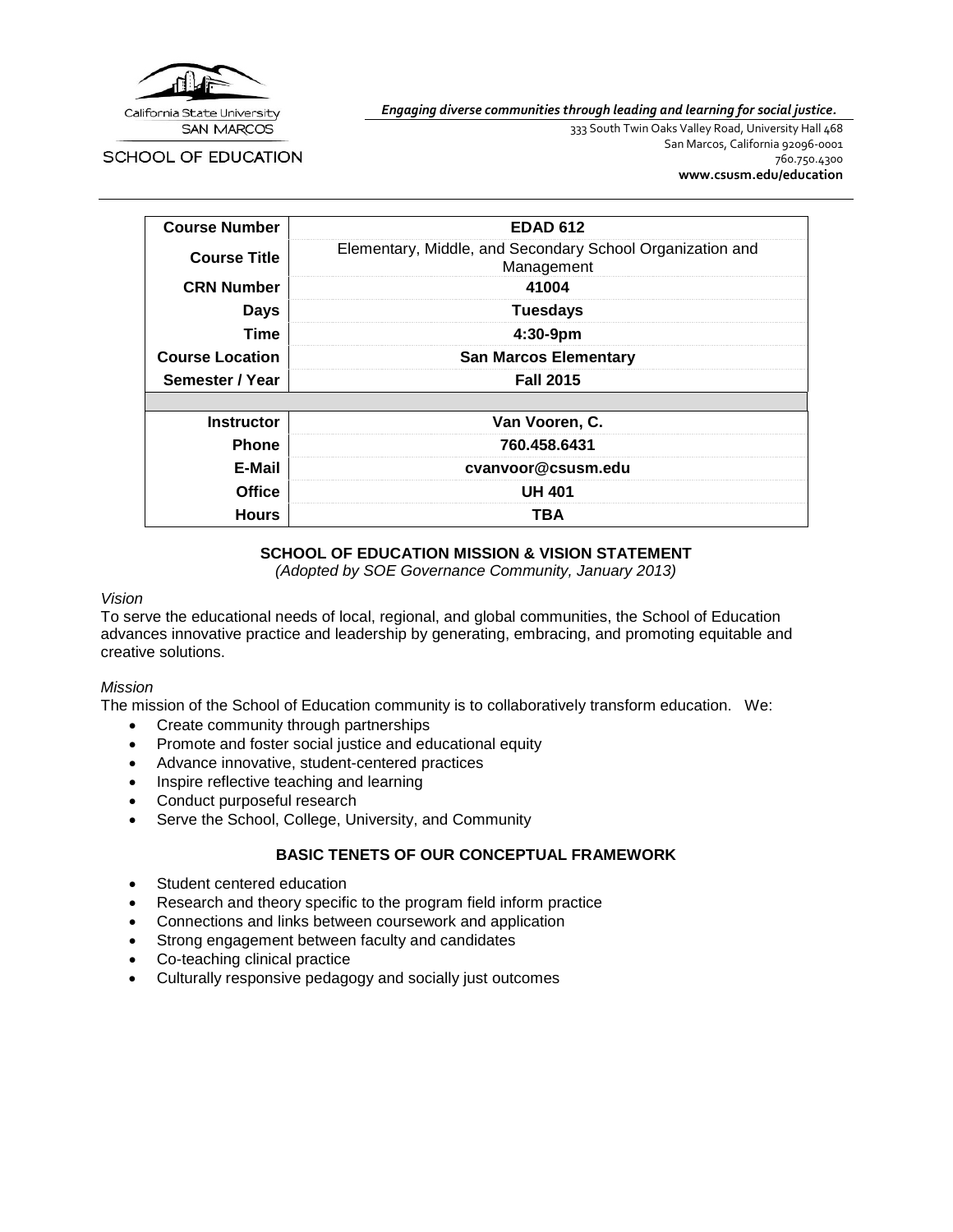# **COURSE DESCRIPTION**

## **Course Description**

Candidates learn how to ensure the management of the organization, operations, and resources for a safe, efficient, and effective learning environment. Effective leadership, management concepts, and strategies that contribute to student achievement are addressed. The professional participation of all personnel in the school community is emphasized. *May not be taken for credit by students who have received credit for EDAD 630. Enrollment restricted to students who have obtained consent of Program Coordinator.*

## **Course Prerequisites**

Candidates learn to ensure the management of the organization, operations, and resources for a safe, efficient, and effective learning environment. This course addresses effective leadership, management concepts, and researched strategies that contribute to student achievement. The professional participation of all cohort members builds community, adds to knowledge, and creates resources for future opportunities.

# **Course Objectives**

This course will assist the candidate to:

- Organize, manage, and lead the structural and functional relationships in elementary and secondary schools.
- Implement appropriate and effective leadership and managerial practices in schools.
- Implement effective shared decision-making and governance models.

## **Credit Hour Policy Statement**

• Students are expected to spend a minimum of two hours outside of the classroom each week for each unit of credit engaged in learning

## **COURSE LEARNING OUTCOMES**

The course objectives, assignments, and assessments have been aligned with the CCTC standards for a California Preliminary Administrative Services Credential. This course is designed to help teachers seek skills, knowledge, and attitudes necessary to assist schools and district in implementing effective programs for all students. The successful candidate will be able to merge theory and practice in order to realize a comprehensive and extensive educational program for all students. Candidates will be required to formally match alignment with the following Leadership Standards in this course:

This course will provide opportunities for participants to develop their leadership knowledge, skills, and depositions following the California Administrators Performance Expectations (CAPEs):

- 3. Leading by Example to Promote Implementation of the Vision
- 10. Implementing Change Strategies Based on Current, Relevant Theories and Best Practices in School Improvement
- 16. Understanding and Managing the Complex Interaction of All of the School's Systems to Promote Teaching and Learning

## **MA IN EDUCATION PROGRAM STUDENT LEARNING OUTCOMES (PSLO)**

The Master of Arts in Education Program assesses four (4) Program Student Learning Outcomes (PSLO).

**PSLO 1: Professional Dispositions** (EDAD 610, EDAD 618A, & EDAD 620)

**PSLO 2: Leadership Skills** (Professional Portfolio)

**PSLO 3: Analyze Research** (EDUC 622)

**PSLO 4: Integrate Research** (EDUC 698)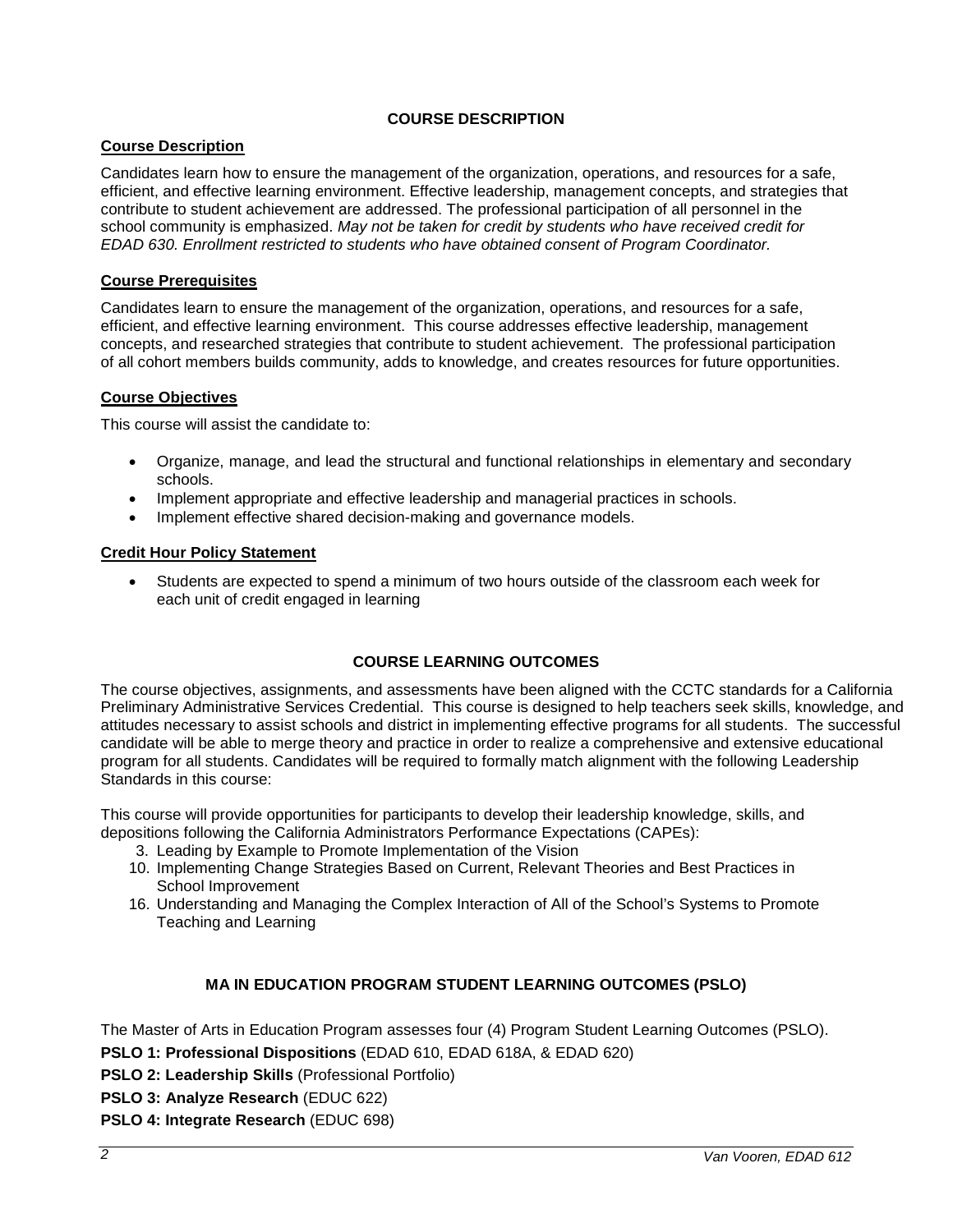## **REQUIRED TEXTS**

1. Chance, P. (2009). *Introduction to educational leadership and organizational behavior: Theory into practice.* Larchmont, NY: Eye on Education.

- 2. Choose one of three books (you haven't read before) for a group study
	- a. Pink, D. (2009). *Drive: The surprising truth about what motivates us.* New York, NY: Riverhead Books.
	- b. Gladwell, M. (2008). *Outliers: The story of success*. Little, Brown and Company.
	- c. Wiseman, L. (2010). *Multipliers: How the best leaders make everyone smarter*. New York: Harper Collins.

## **GENERAL CONSIDERATIONS**

## **School of Education Attendance Policy**

Due to the dynamic and interactive nature of courses in the School of Education, all candidates (course participants) are expected to attend all classes and participate actively. At a minimum, candidates (course participants) must attend more than 80% of class time, or s/he may not receive a passing grade for the course at the discretion of the instructor. Individual instructors may adopt more stringent attendance requirements. Should the candidate (course participants) have extenuating circumstances, s/he should contact the instructor as soon as possible. *(Adopted by the COE Governance Community, December, 1997).*

## **CSUSM Academic Honesty Policy**

Students will be expected to adhere to standards of academic honesty and integrity, as outlined in the Student Academic Honesty Policy. All assignments must be original work, clear and error-free. All ideas/material that are borrowed from other sources must have appropriate references to the original sources. Any quoted material should give credit to the source and be punctuated accordingly.

Academic Honesty and Integrity: Students are responsible for honest completion and representation of their work. Your course catalog details the ethical standards and penalties for infractions. There will be zero tolerance for infractions. If you believe there has been an infraction by someone in the class, please bring it to the instructor's attention. The instructor reserves the right to discipline any student for academic dishonesty, in accordance with the general rules and regulations of the university. Disciplinary action may include the lowering of grades and/or the assignment of a failing grade for an exam, assignment, or the class as a whole.

Incidents of Academic Dishonesty will be reported to the Dean of Students. Sanctions at the University level may include suspension or expulsion from the University.

Refer to the full Academic Honesty Policy at:

[http://www.csusm.edu/policies/active/documents/Academic\\_Honesty\\_Policy.html](http://www.csusm.edu/policies/active/documents/Academic_Honesty_Policy.html)

## **Plagiarism**

As an educator, it is expected that each candidate (course participant) will do his/her own work, and contribute equally to group projects and processes. Plagiarism or cheating is unacceptable under any circumstances. If you are in doubt about whether your work is paraphrased or plagiarized see the Plagiarism Prevention for Students website [http://library.csusm.edu/plagiarism/index.html.](http://library.csusm.edu/plagiarism/index.html) If there are questions about academic honesty, please consult the University catalog.

.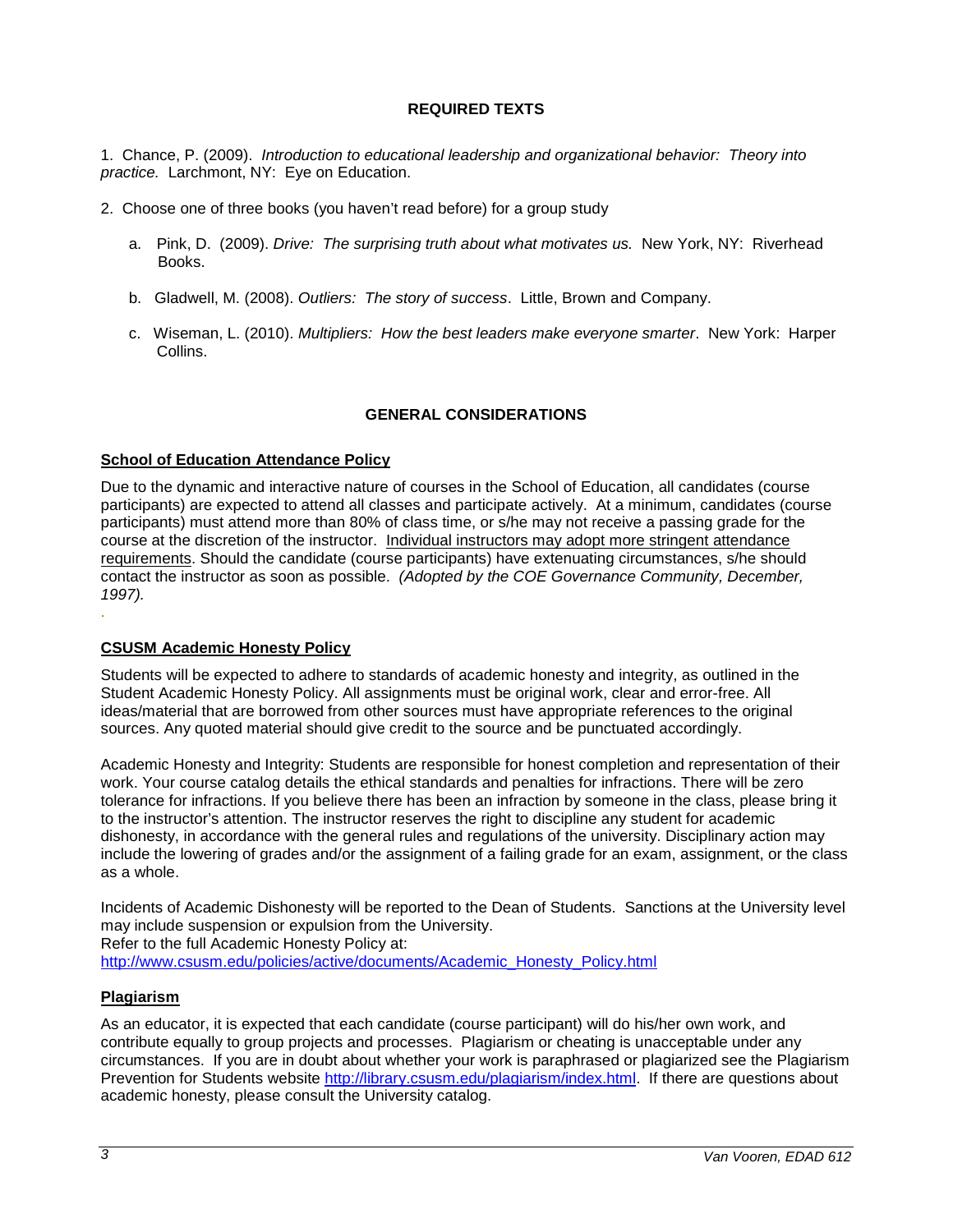## **Students with Disabilities Requiring Reasonable Accommodations**

Students with disabilities who require reasonable accommodations must be approved for services by providing appropriate and recent documentation to the Office of Disabled Student Services (DSS). This office is located in Craven Hall 4300, and can be contacted by phone at (760) 750-4905, or TTY (760) 750- 4909. Students authorized by DSS to receive reasonable accommodations should meet with their instructor during office hours or, in order to ensure confidentiality, in a more private setting.

## **All University Writing Requirement**

The All-University Writing Requirement of 1700 words for a 2-unit course, is satisfied through the field experience reflection.

## **Course Format**

Face to face

## **Necessary Technical Competency Required of Students**

Cougar Courses

## **Contact Information for Technical Support Assistance**

The CSUSM Help Desk.

## **Use of Technology**

Candidates (Course participants) are expected to demonstrate competency in the use of various forms of technology (i.e. word processing, electronic mail, Moodle, use of the Internet, and/or multimedia presentations). Specific requirements for course assignments with regard to technology are at the discretion of the instructor. Keep a digital copy of all assignments for use in your teaching portfolio. All assignments will be submitted online, and some will be submitted in hard copy as well. Details will be given in class.

#### **Electronic Communication Protocol**

Electronic correspondence is a part of your professional interactions. If you need to contact the instructor, email is often the easiest way to do so. It is my intention to respond to all received e-mails in a timely manner. Please be reminded that e-mail and on-line discussions are a very specific form of communication, with their own nuances and etiquette. For instance, electronic messages sent in all upper case (or lower case) letters, major typos, or slang, often communicate more than the sender originally intended. With that said, please be mindful of all e-mail and on-line discussion messages you send to your colleagues, to faculty members in the School of Education, or to persons within the greater educational community. All electronic messages should be crafted with professionalism and care.

Things to consider:

- Would I say in person what this electronic message specifically says?
- How could this message be misconstrued?
- Does this message represent my highest self?
- Am I sending this electronic message to avoid a face-to-face conversation?

In addition, if there is ever a concern with an electronic message sent to you, please talk with the author in person in order to correct any confusion.

## **COURSE REQUIREMENTS AND GRADED COURSE COMPONENTS**

#### **Final Exam Statement**

That there will be no final exam.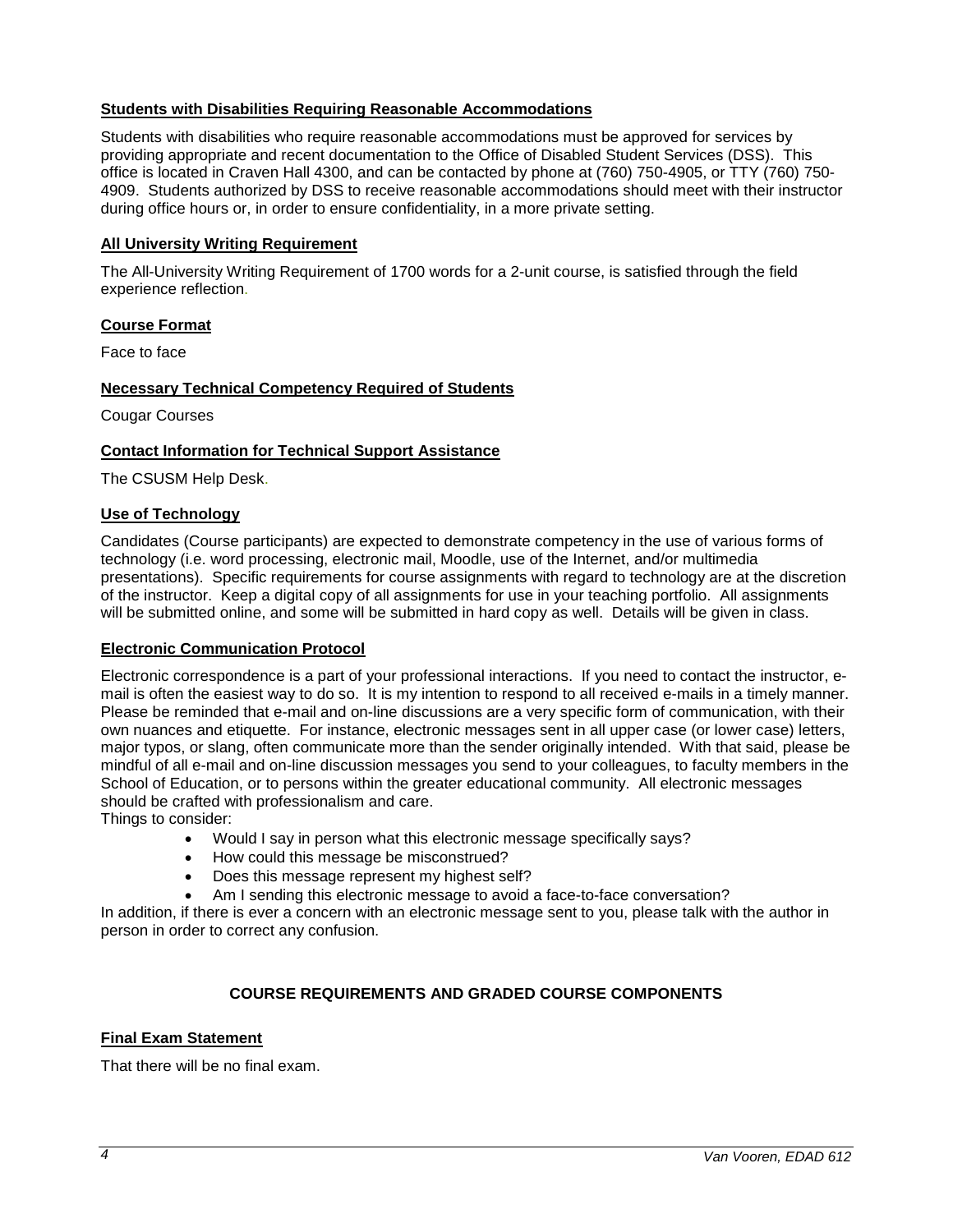## **Grading Standards**

The Form2 reflection and supporting field experience documents will be graded pass/fail. The work will show an alignment with the two face-to-face courses and their standards. The reflection will indicate the learnings from the process and the areas of growth and challenges for the candidate.

## **Policy on Late/Missed Work**

Assignments are given based on expectations of "mastery" of the content and academic format for the assignments. Based on the instructor's early grading feedback, students may make improvements on assignments and may resubmit an assignment for additional grade consideration before the deadline date. Late assignments will lose one point for each day they are late.

## **Student Collaboration Policy**

This is an individual project unless collaboration is pre-arranged with the faculty. .

## **COURSE REQUIREMENTS**

## **Guidelines for EDAD612 Assignments and Grading Standards**

The following factors will be considered in determining a final grade:

| <b>Assignment</b> |                                                                                                                                                                                                                                                                                                                                                                                                                                                                                                                                                                                                                                             | Due date    | <b>Grade percentage</b><br>$(100\%)$ |
|-------------------|---------------------------------------------------------------------------------------------------------------------------------------------------------------------------------------------------------------------------------------------------------------------------------------------------------------------------------------------------------------------------------------------------------------------------------------------------------------------------------------------------------------------------------------------------------------------------------------------------------------------------------------------|-------------|--------------------------------------|
| 1.                | Participation and engagement:<br>Students are expected to engage in class discussion and online<br>assignments on knowledge of texts and assigned readings. This<br>includes the book study reporting out, the communication<br>assignment, and other class participation.                                                                                                                                                                                                                                                                                                                                                                  | On-going    | 20                                   |
| 2.                | Case Study: How to successfully run a meeting<br><b>Annotated Bibliography</b><br>Write 2-3 annotations of best practices in organizational<br>leadership on how to lead an effective meeting or committee.<br>Each annotation should be between 50 and 100 words. Use<br>APA format for references Post on Moodle for class<br>collaboration.                                                                                                                                                                                                                                                                                              | November 3  | 15                                   |
| 3.                | Case Study: How to successfully run a meeting<br><b>Observation and recommendations</b><br>Observe an active committee at your school site or district.<br>Write a page describing the organization and behavioral<br>practices of participants in the meeting. In the next page,<br>compare data about your committee with "best practices"<br>researched from your annotated bibliography or other annotated<br>bibliographies posted on Cougar Courses. In the concluding<br>paragraph, write suggestions to improve or give commendations<br>to the best practices in the organizational effectiveness of the<br>committee you observed | November 10 | 15                                   |
| 4.                | <b>Organizational Structure: Student Discipline</b><br><b>Annotated Bibliography</b><br>Write 2-3 annotations of best practices in creating positive<br>discipline on a school campus. Each annotation should be<br>between 50 and 100 words. Use APA format for references Post<br>on Moodle for class collaboration.                                                                                                                                                                                                                                                                                                                      | November 17 | 15                                   |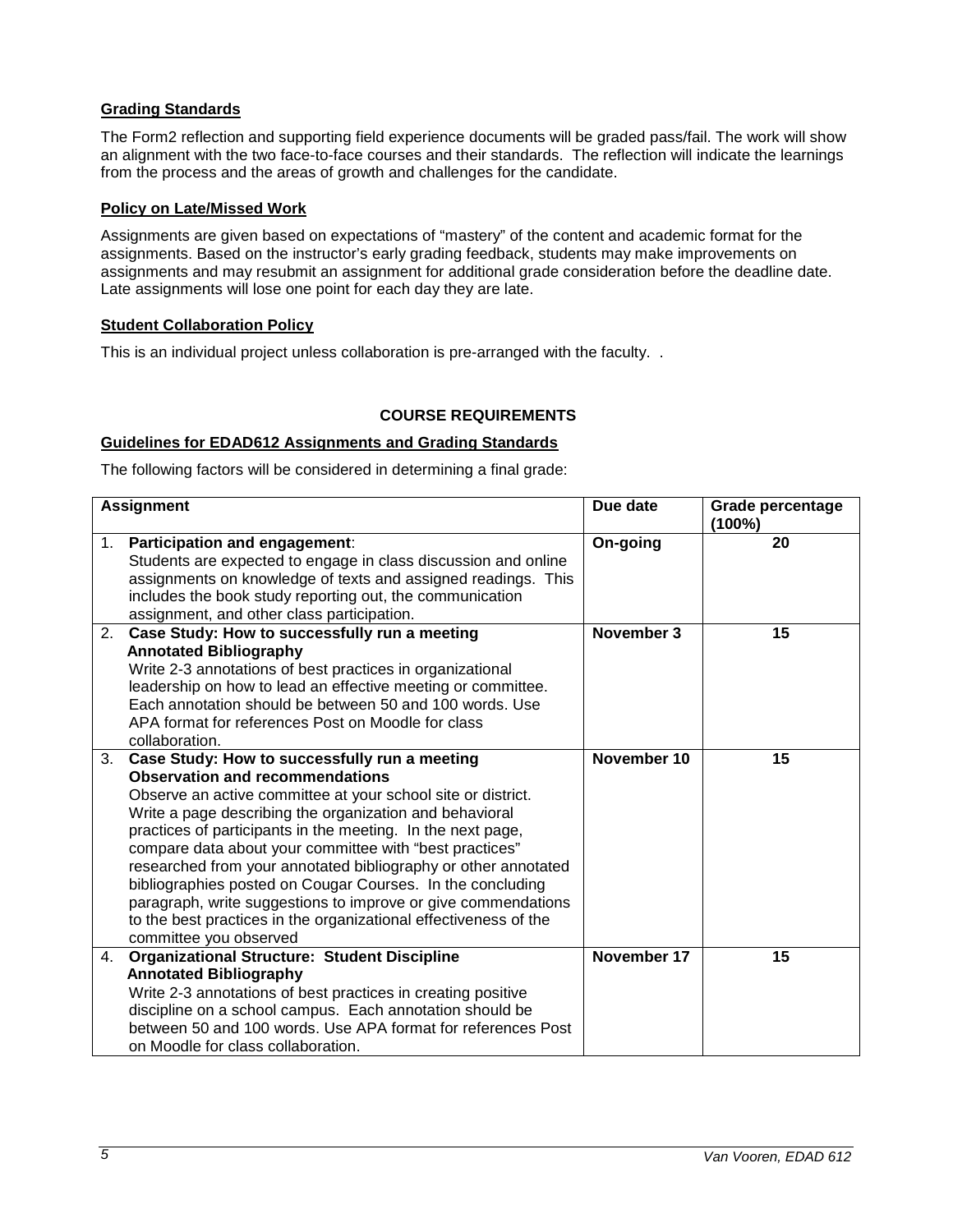| <b>Assignment</b> |                                                                     | Due date    | <b>Grade percentage</b><br>(100%) |
|-------------------|---------------------------------------------------------------------|-------------|-----------------------------------|
|                   | 5. Organizational Structure: Student Discipline                     | November 24 | 15                                |
|                   | <b>Observations and recommendations</b>                             |             |                                   |
|                   | Write a page or two describing student discipline policy at your    |             |                                   |
|                   | school selecting one topic from a) office referrals by teachers, b) |             |                                   |
|                   | tardies and truancies, c) bullying, or d) clear and progressive     |             |                                   |
|                   | consequences. In the concluding paragraph, using the concept        |             |                                   |
|                   | of positive discipline from the annotated bibliographies, make      |             |                                   |
|                   | recommendations or give commendations for the best practices        |             |                                   |
|                   | in school discipline at your site.                                  |             |                                   |
|                   | 5. Professional Reading Circle:                                     | December 1  | 20                                |
|                   | As part of a professional learning community, you will present the  |             |                                   |
|                   | key findings from your book group to the rest of the class.         |             |                                   |
| Total             |                                                                     |             | 100 points                        |

# **Grading**

Scale:  $93-100% = A$  $90-92% = A$  $87 - 89\% = B +$ 83-87% = B  $80 - 82\% = B$ Below 80% = C or below